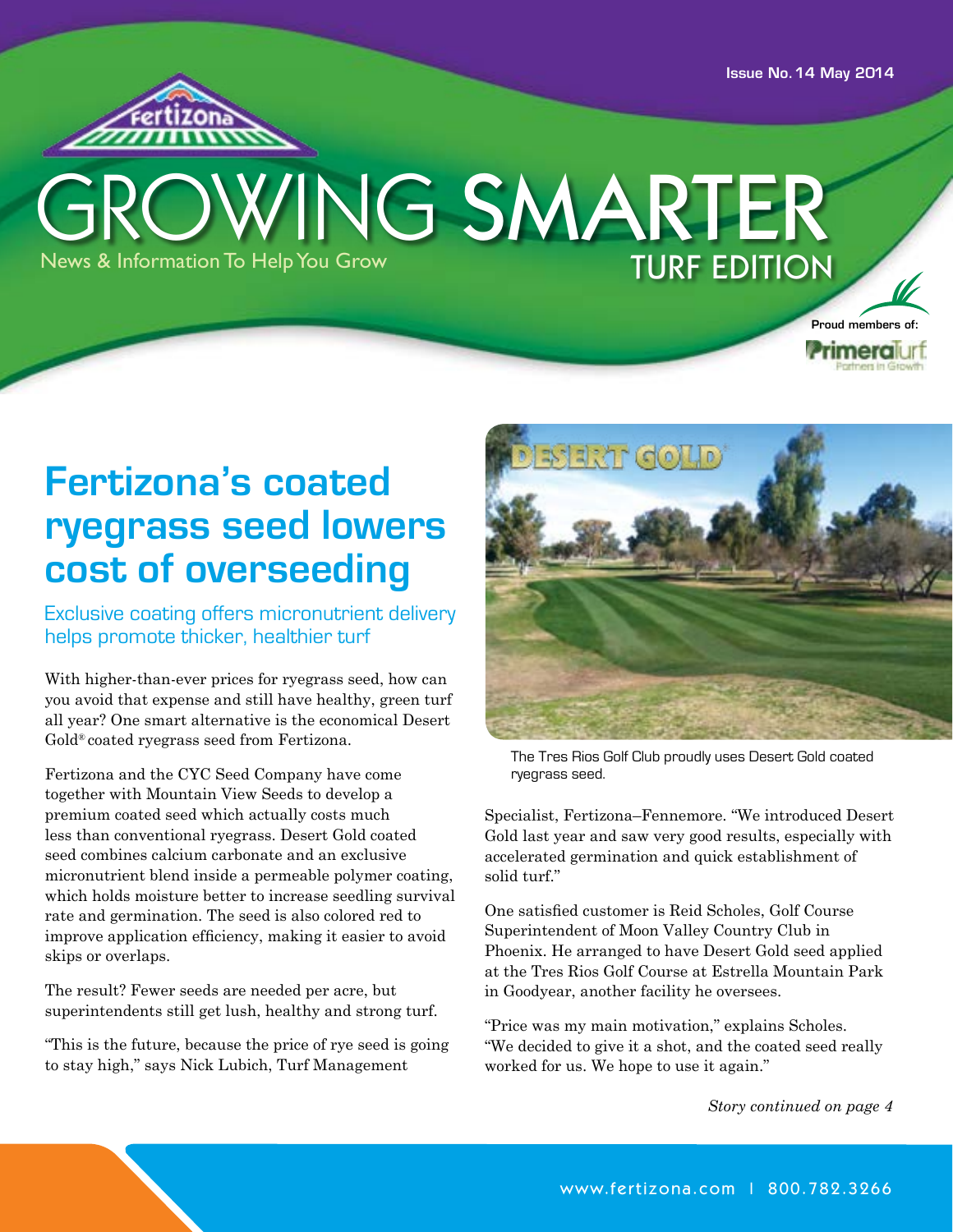## **New pesticide application restrictions affect golf courses**

Employee definitions lead to new certification



Recent legislation approved by the Arizona state government now puts golf course employees under the jurisdiction of the Arizona Department of Agriculture (ADA). That means pesticide applicators who are employed by a golf course and do not provide pest management services "for hire" are now regulated by the ADA and need to obtain an ADA Private Applicator Certification. Those who provide professional pest management services "for hire" on golf courses remain under the jurisdiction of the OPM (Office of Pest Management).

Applicators currently certified by the OPM by 09/13/2013 can transfer over to the ADA, provided they obtain three Continuing Education Units (CEUs) for each year desired. Three additional CEUs are required per year to obtain Aquatic or Fumigation endorsement. The fee for an ADA license is \$100/year. You can check the status of a Certification, License or Registration by going to the Department's website (www.azda.gov) and clicking on the

"License Search" tab. All current Certifications, Licenses and Registrations expire on May 31st, so you need to act quickly.

Additionally, the golf courses will need to apply for a Grower's Permit, and a 1080 form must be completed for all soil-applied applications of "active ingredients" that appear on the Ground Water Protection List.

*For more information or to obtain a license application, contact the Arizona Department of Agriculture at licensing@azda.gov or call 602-542-3578.*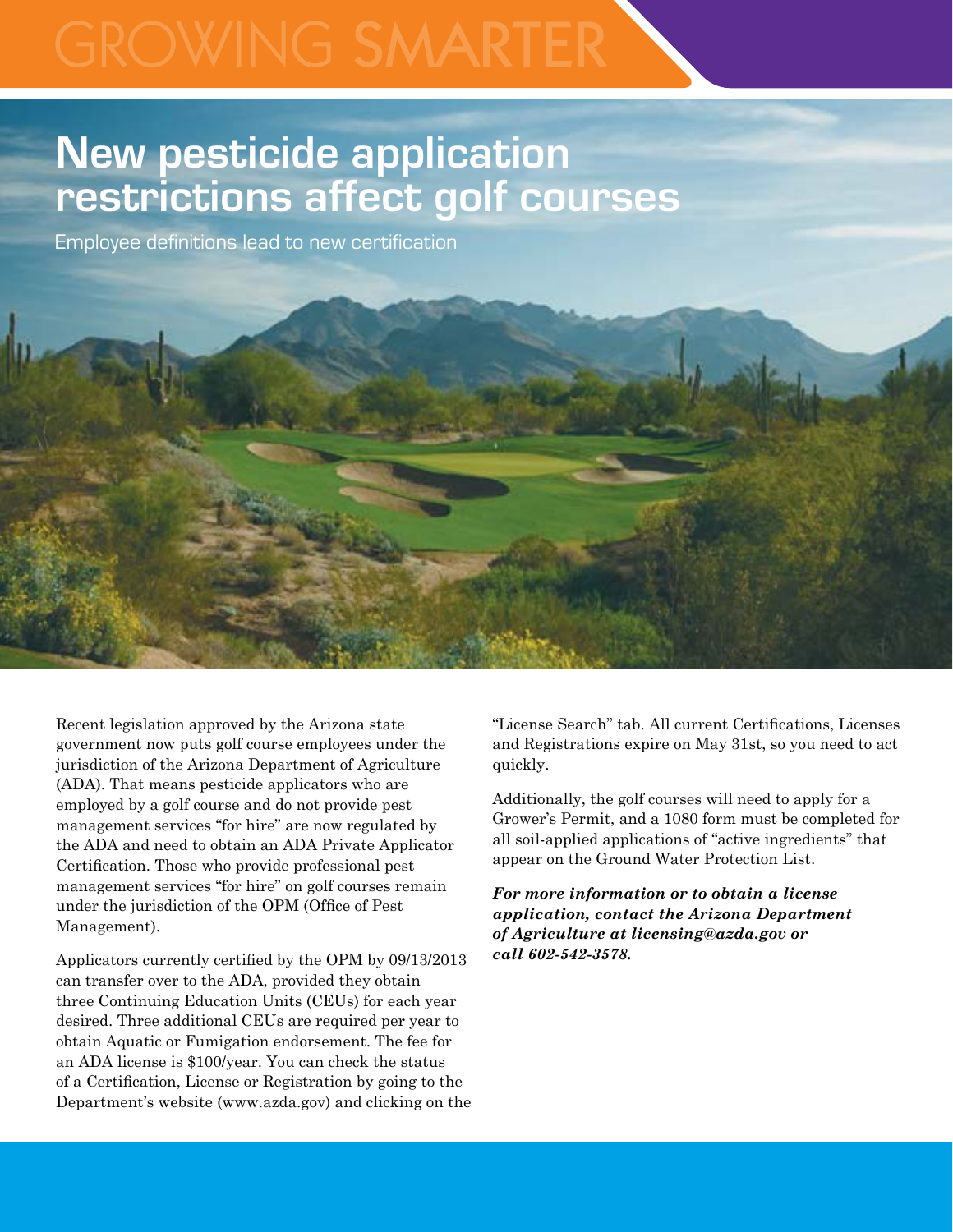Regardless of how the state defines your job, Fertizona is always your one-stop resource for the herbicides, fungicides and insecticides you need to produce healthy, top-quality turfgrass.

|                   | Active Ingredient                                        | <b>Product Name</b>       | Comparable To        | <b>Product Description</b>                                                                                        |
|-------------------|----------------------------------------------------------|---------------------------|----------------------|-------------------------------------------------------------------------------------------------------------------|
| <b>HERBICIDES</b> | 2.4-D & MCPP & Dicamba                                   | Triplet                   | Trimec               | Post-emergent, selective control in broadleaf weeds for turf and ornamentals                                      |
|                   | Amicarbazone                                             | Xonerate                  |                      | Post-emergent, selective control of weeds in turf, golf courses, and sod farms.<br>Used for POA control.          |
|                   | Dithiopyr                                                | Dimension                 | Armor Tech           | Pre- and post-emergent control of annual grasses and broadleaf weeds                                              |
|                   | Diquat                                                   | Reward                    | Diquat               | Post-emergent, non-selective, quick knockdown                                                                     |
|                   | Dimenthylamine salt of 2,4<br>dichlorophenoxyacetic acid | 2,4-D Amine 4             |                      | Post-emergent, selective control in broadleaf weeds for turf and ornamentals                                      |
|                   | Isoxaben                                                 | Gallery                   | Isoxaben 75 WG       | Pre-emergent, selective control in broadleaf weeds for turf and ornamentals                                       |
|                   | Glyphosate Plus                                          | Ranger Pro                | Roundup              | Post-emergent, non-selective, 41% glyphosate                                                                      |
|                   | Oryzalin                                                 | Surflan                   | Oryzalin 4           | Pre-emergent, control of annual grasses and broadleaf weeds for warm season<br>turn and ornamentals               |
|                   | Oxadiazon                                                | Ronstar                   | Oxadiazon 50 WSB     | Pre-emergent, control of annual grasses and broadleaf weeds for turf and<br>ornamentals                           |
|                   | Prodiamine                                               | <b>Barricade</b>          | <b>Endurance</b>     | Pre-emergent, control of grasses and broadleaf weeds for turf and ornamentals                                     |
|                   | Quinclorac                                               | Quinclorac 75 DF          | <b>Drive</b>         | Post-emergent, control of grasses and broadleaf weeds for turf and golf courses                                   |
|                   | Sulfosulfuron                                            | Certainty                 | <b>Maverick</b>      | Post-emergent, selective control of annual and perennial grasses, broadleaf<br>weeds, controls nut sedges in turf |
|                   | Triclopyr                                                | Relegate                  | <b>Turflon Ester</b> | Post-emergent, selective control of woody plants and broadleaf weeds in turf                                      |
| <b>FUNGICIDES</b> | Azoxystrobin                                             | Heritage                  |                      | Broadspectrum, currative and preventative properties                                                              |
|                   | Chlorothalonil                                           | Chlorothalonil 720 SFT    | Daconil              | Multi-site activity, preventative disease protection, controls algae                                              |
|                   | Fluoxastrobin                                            | Disarm 480 SC             |                      | Control of foliar, stem, and root diseases in turf and ornamentals                                                |
|                   | Mancozeb                                                 | <b>Manzate Prostick</b>   | Signature            | Broadspectrum, for turf and ornamentals                                                                           |
|                   | Mefenoxam                                                | <b>Subdue MAXX</b>        |                      | Broadspectrum and systemic, for use in nursery and turf                                                           |
|                   | Propiconazole                                            | Propiconazole 14.3        | <b>Banner MAXX</b>   | Broadspectrum and systemic, for turf and ornamentals                                                              |
|                   | Pyraclostrobin                                           | Insignia                  |                      | Disease control for turf and ornamentals                                                                          |
|                   | Pyraclostrobin &<br>Triticonzazole                       | Pillar G                  |                      | Broadspectrum, disease control for turn and ornamentals                                                           |
| <b>PESTICIDES</b> | <b>Bifenthrin</b>                                        | <b>Up-Star Gold</b>       | Talstar              | Contact pest control for turf and ornamentals                                                                     |
|                   | Bifenthrin-clothianidin                                  | Aloft                     |                      | Systemic and contact pest control for turf and ornamentals                                                        |
|                   | Diphacinone                                              | Kaput-D                   |                      | Ingestible pellet for rodent control                                                                              |
|                   | Imidacloprid                                             | Imidacploprid             | Merit                | Systemic pest control for turf and ornamentals                                                                    |
|                   | Lambda-cyhalothrin                                       | Cyonara                   | Scimitar             | Residual pest control for turf and ornamentals                                                                    |
|                   | Permethrin                                               | Tengard                   |                      | For turf and ornamentals (termiticide)                                                                            |
| <b>PGRS</b>       | Ethephon                                                 | Ethephon 2 SL             |                      | For turf growth management                                                                                        |
|                   | Metsulfuron Methyl                                       | <b>MSM Turf</b>           | Manor                | For turf growth management                                                                                        |
|                   | Paclobutrazol                                            | <b>Tide Paclo 2SC</b>     | Trimmit 2 SC         | For turf growth management                                                                                        |
|                   | Rimsulfuron                                              | Rimsulfuron 25 DF         | Tranxit              | For turf growth management                                                                                        |
|                   | Trinexapac-Ethyl                                         | T-Nex 1 AQ                | Primo MAXX           | For turf growth management                                                                                        |
| MISC              | <b>Dye</b>                                               | 2DYE4 Blue                | <b>Big Foot</b>      | Chemical dye marker                                                                                               |
|                   | Ammonium Sulfate                                         | <b>AMS Premium Liquid</b> |                      | Improves efficacy of herbicides                                                                                   |
|                   | Methylated Seed Oil                                      | Burn-it                   |                      | Maximizes performance of most post-emergent herbicides                                                            |
|                   | Spreader Sticker                                         | Ferti-Stik                |                      | Sticker/Activant                                                                                                  |
|                   | pH Buffer                                                | Ferti-Buff                |                      | Buffer Carrier/pH adjuster                                                                                        |
|                   | 90% non-ionic surfactant                                 | Supr-Spred                |                      | Spreader-penetrant, adjuvant                                                                                      |

*Keep this handy chart nearby for quick reference about which chemicals can solve specific problems on your course. Then contact your Fertizona rep or visit us at www.fertizona.com to order the right products for your turf.*

**GROWING SMARTI**